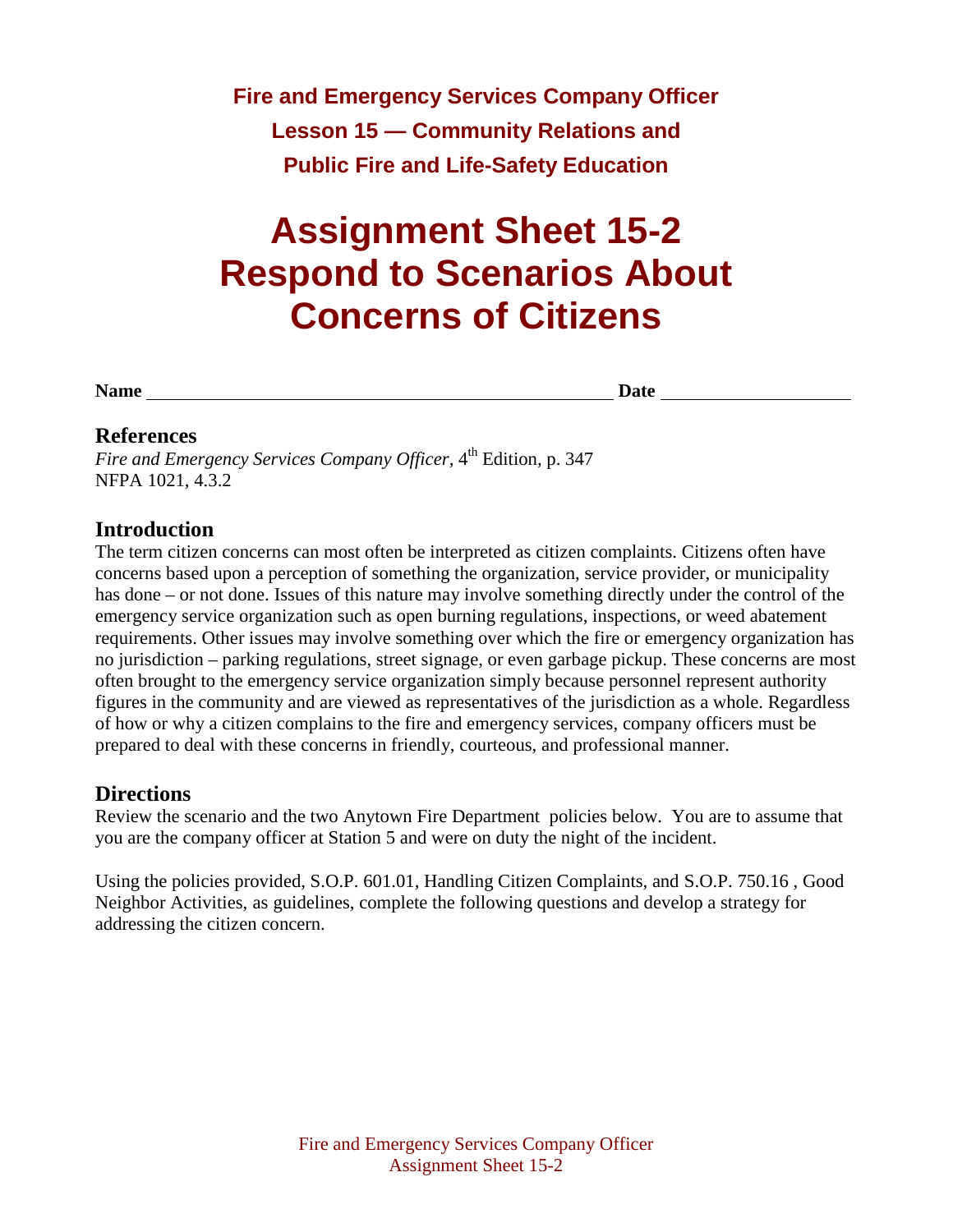## **Scenario**

You are the company officer at Station 5. Your neighborhood is a quiet area with mostly retired residents. Last Sunday evening you invited several off-duty firefighters and their families to the station to celebrate the retirement of your driver/operator. You grilled steaks and everyone played volleyball. One of your firefighters set up a CD player on the patio and played music softly during dinner and volleyball. The get-together lasted from 1700 to 2100. All cooking and volleyball equipment was cleaned and put away by 2115 hrs. At 2133 hrs Engine 5 was dispatched to a vehicle fire, and returned at 2230 hrs. On Wednesday morning a citizen who lives behind the station comes to you angry about the activities at the station on Sunday evening. He states that there was loud noise and music until midnight and that he and the other neighbors couldn't sleep. He insists that you take care of the problem or he is going straight to the chief.

1. What is the problem?

| a.                            |
|-------------------------------|
|                               |
|                               |
|                               |
| $c.$ $\overline{\phantom{a}}$ |
|                               |
|                               |
| e.                            |

\_\_\_\_\_\_\_\_\_\_\_\_\_\_\_\_\_\_\_\_\_\_\_\_\_\_\_\_\_\_\_\_\_\_\_\_\_\_\_\_\_\_\_\_\_\_\_\_\_\_\_\_\_\_\_\_\_\_\_\_\_\_\_\_\_\_\_\_\_\_\_\_\_\_\_\_\_

\_\_\_\_\_\_\_\_\_\_\_\_\_\_\_\_\_\_\_\_\_\_\_\_\_\_\_\_\_\_\_\_\_\_\_\_\_\_\_\_\_\_\_\_\_\_\_\_\_\_\_\_\_\_\_\_\_\_\_\_\_\_\_\_\_\_\_\_\_\_\_\_\_\_\_\_\_

\_\_\_\_\_\_\_\_\_\_\_\_\_\_\_\_\_\_\_\_\_\_\_\_\_\_\_\_\_\_\_\_\_\_\_\_\_\_\_\_\_\_\_\_\_\_\_\_\_\_\_\_\_\_\_\_\_\_\_\_\_\_\_\_\_\_\_\_\_\_\_\_\_\_\_\_\_

\_\_\_\_\_\_\_\_\_\_\_\_\_\_\_\_\_\_\_\_\_\_\_\_\_\_\_\_\_\_\_\_\_\_\_\_\_\_\_\_\_\_\_\_\_\_\_\_\_\_\_\_\_\_\_\_\_\_\_\_\_\_\_\_\_\_\_\_\_\_\_\_\_\_\_\_\_

\_\_\_\_\_\_\_\_\_\_\_\_\_\_\_\_\_\_\_\_\_\_\_\_\_\_\_\_\_\_\_\_\_\_\_\_\_\_\_\_\_\_\_\_\_\_\_\_\_\_\_\_\_\_\_\_\_\_\_\_\_\_\_\_\_\_\_\_\_\_\_\_\_\_\_\_\_

- 2. Why is the neighbor upset?
- 3. In your opinion, what would be his desired solution?
- 4. Can you resolve the problem?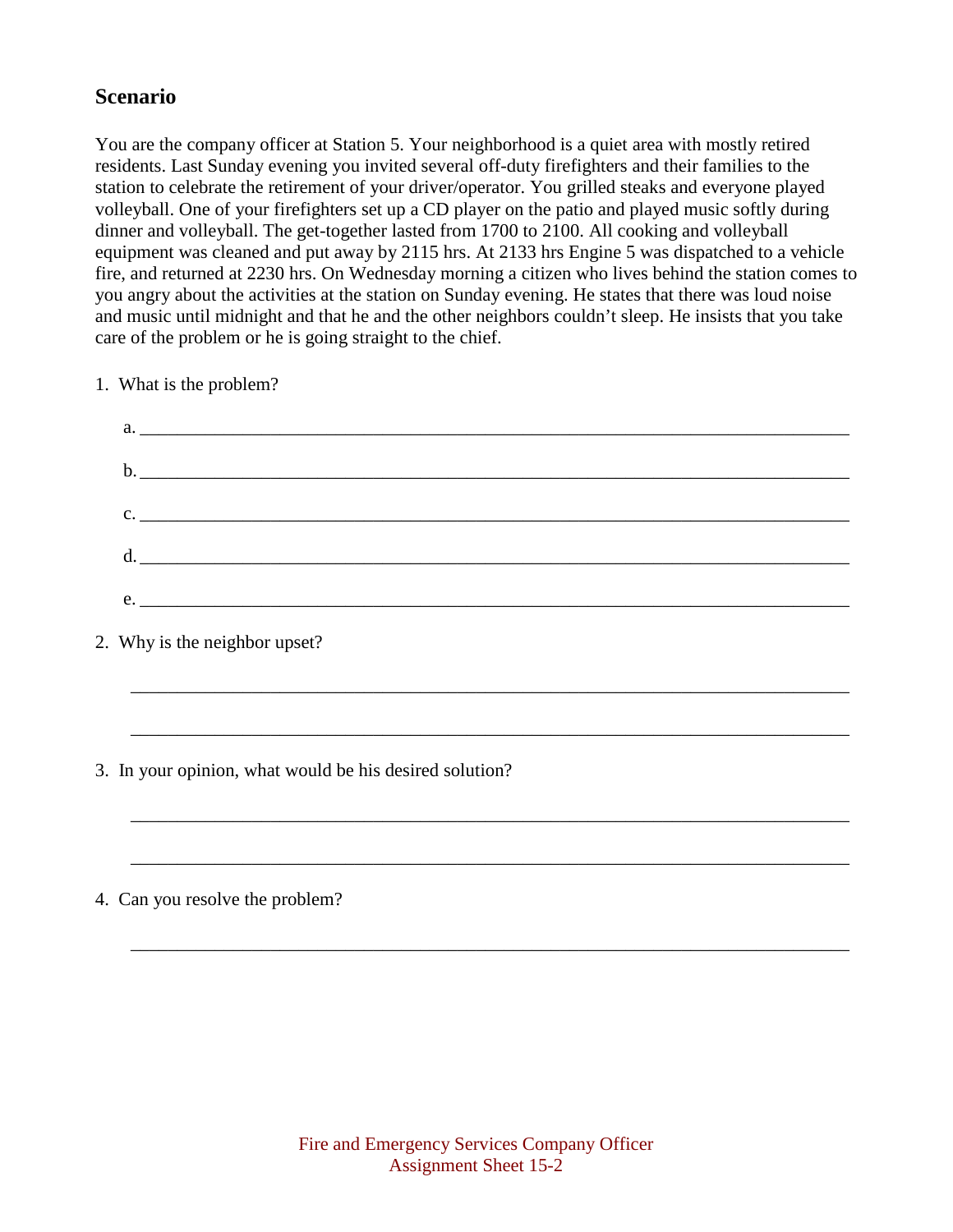5. What is your strategy for addressing the concern? How will you create a win-win situation?

| 6. How will you follow-up? |
|----------------------------|
|                            |
|                            |
|                            |
|                            |
|                            |
|                            |
|                            |
|                            |
|                            |
|                            |
|                            |
|                            |
|                            |
|                            |
|                            |
|                            |
|                            |
|                            |
|                            |
|                            |
|                            |
|                            |
|                            |
|                            |
|                            |
|                            |
|                            |
|                            |
|                            |
|                            |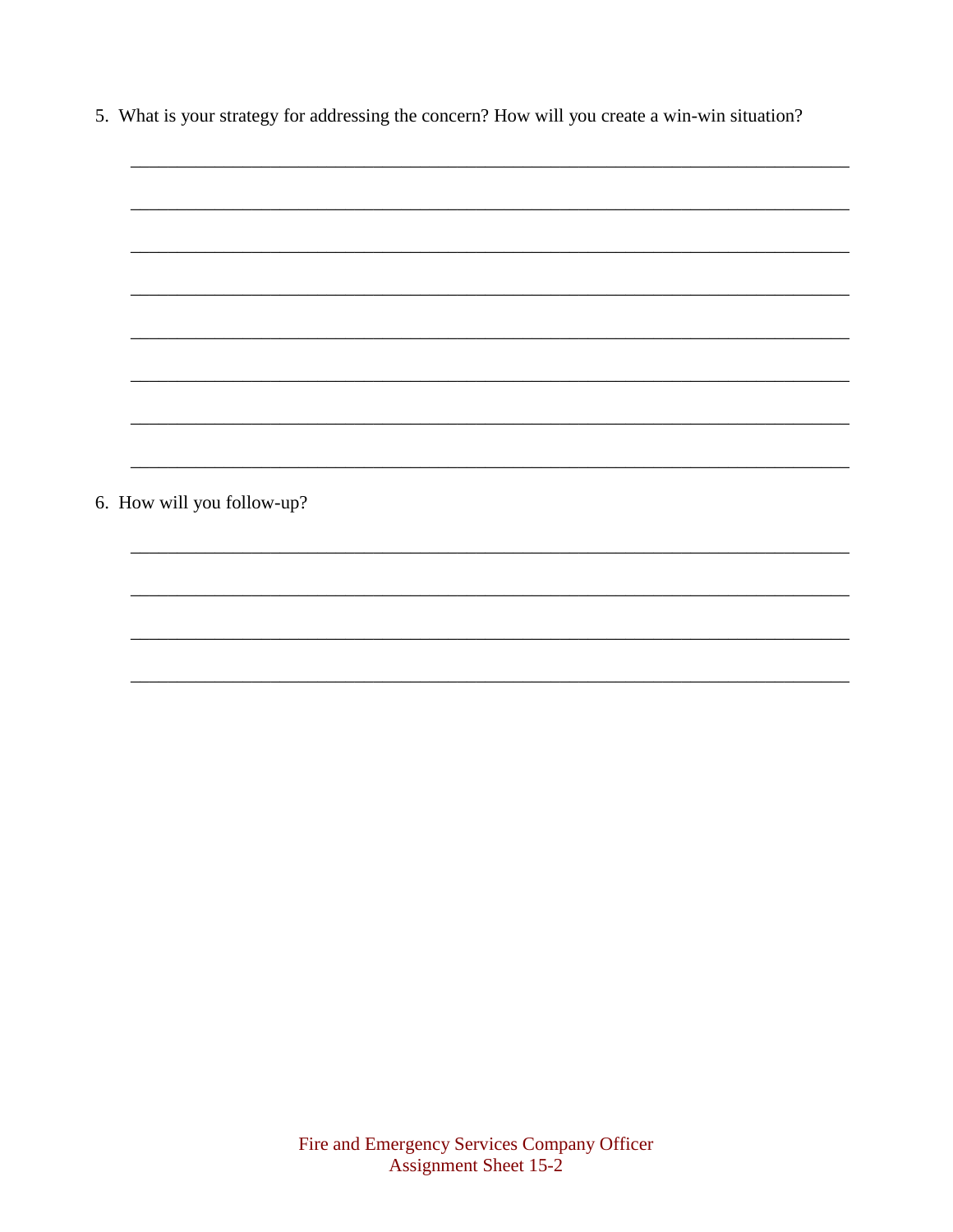| <b>COMMUNITY RELATIONS</b>         | <b>ANYTOWN FIRE DEPARTMENT</b><br><b>RESOURCE MANAGEMENT</b> |
|------------------------------------|--------------------------------------------------------------|
| <b>Handling Citizen Complaints</b> |                                                              |
|                                    | S.O.P. 601.01                                                |
|                                    | 09/03                                                        |
|                                    | Approval: EJN                                                |
|                                    | Page 1 of 1                                                  |

#### **PURPOSE:**

To define and describe the expected response and action to be taken by Anytown Fire Department personnel when handling citizen complaints or concerns about the department's services, operations, or staff behavior.

## **SCOPE:**

This procedure applies to all personnel who are employed or represent the Anytown Fire Department. The supervisor, company officer, manager or administrator for the unit or individual in question are responsible for the initiation of action regarding these inquiries and its resolution.

## **PROCEDURE:**

It is the responsibility of the company officer to initiate action on citizen complaints or concerns about department operations and staff behavior. When possible, the company officer shall resolve the problem at the station level.

Problems or issues that cannot be resolved to the citizen's satisfaction shall be referred to the Assistant Chief for that shift or the Assistant Chief of Administration.

A resolution shall be identified within three (3) working days following receipt of the initial complaint or concern.

The citizen shall be treated with respect in a professional manner by all department staff working on the issue.